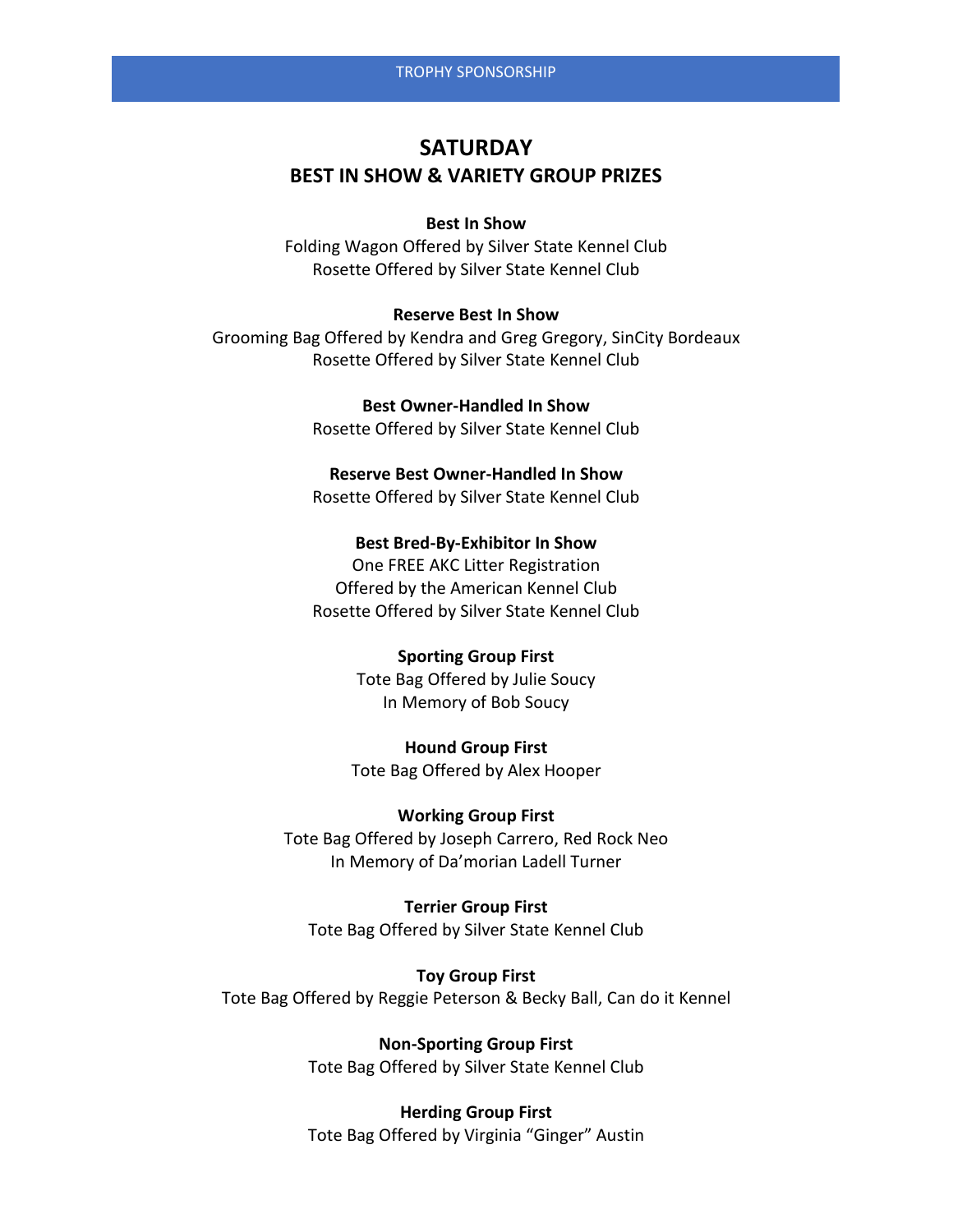#### TROPHY SPONSORSHIP

**For First, Second, Third & Fourth in Each Regular Group** Rosette Offered by Silver State Kennel Club

# **SATURDAY BEST OF BREED/VARIETY PRIZES Coffee Mug**

# **HOUND BREEDS Dachshunds (Smooth) Best of Breed** Offered by Connie Kling & Barry Gambarana

In memory of our rescue Miniature Smooth Dachshund "Milo"

#### **WORKING BREEDS**

# **Dogue de Bordeaux Best of Breed**

Offered by Toni Young In memory of Targon Heartsjoy **Rottweiler Best of Breed** Offered by Alex Hooper

## **TERRIER BREEDS**

# **Scottish Terriers Best of Breed** Offered by Connie Kling & Barry Gambarana In memory of our first Scottish Terrier conformation show dog Grand Champion XTC Miss Congeniality "Jeanie" **Scottish Terriers Winners Dog** Offered by Connie Kling & Barry Gambarana **West Highland Terrier Best of Breed** Offered by Gary Sackett & David Butterfield In memory of CH Crown Royal's Princess Grace, Rom

#### **TOY BREEDS**

**Poodles (Toy) Best of Variety** \$15 Offered by the Poodle Club of Las Vegas

#### **NON-SPORTING BREEDS**

**French Bulldog Best of Breed** Offered by Lorraine Jacintho **Poodles (Miniature) Best of Variety** \$15 Offered by the Poodle Club of Las Vegas **Poodles (Standard) Best of Variety** \$15 Offered by the Poodle Club of Las Vegas **Poodles (Standard) Winners Dog** Offered by Susie Osburn, Lido Poodles **Poodles (Standard) Winners Bitch** Offered by Susie Osburn, Lido Poodles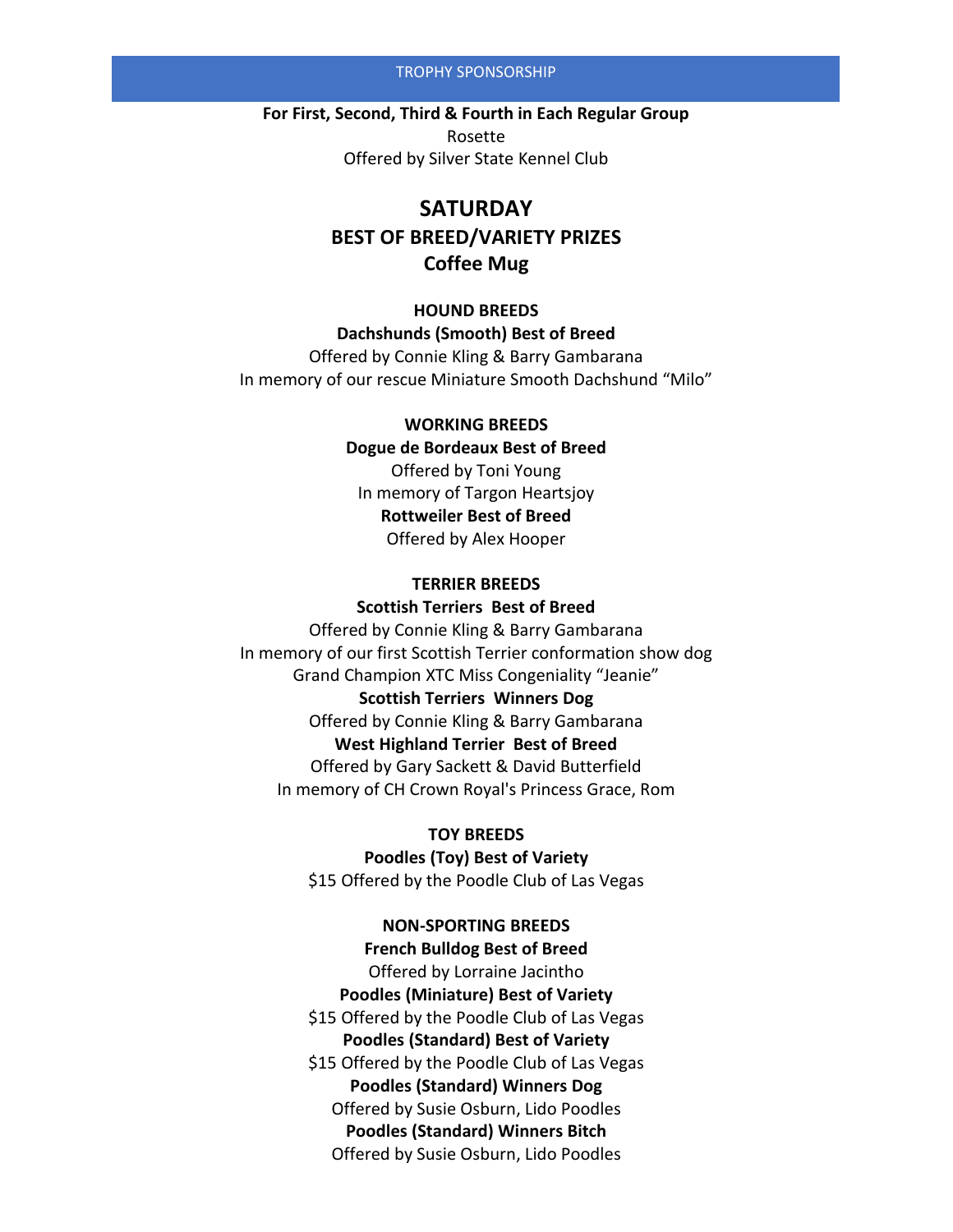#### **HERDING BREEDS**

**Collies (Rough) Best of Breed** Offered by Clayton K Rice II & Tammy Russell-Rice, Balverne Collies **German Shepherd Best of Breed**  Offered by Carolyn Cameron **Australian Shepherd Best of Breed** Offered by Kristi Kaminsky, Artemisia's Aussies

#### **SPECIAL THANKS TO OUR SPONSORS OF THE GENERAL FUND**

Lee & Sandy Brannum Carolyn Cameron Pia Valle Desiree Sanderson

# **JUNIOR SHOWMANSHIP COMPETITION PRIZES**

**Best Junior Handler** Grooming Bag Offered by KG Products & Creations

#### **Reserve Best Junior Handler**

Coffee Mug Offered by VCA Desert Inn Animal Hospital

Rosettes for Best Junior Handler & Reserve Best Junior Handler Offered by Silver State Kennel Club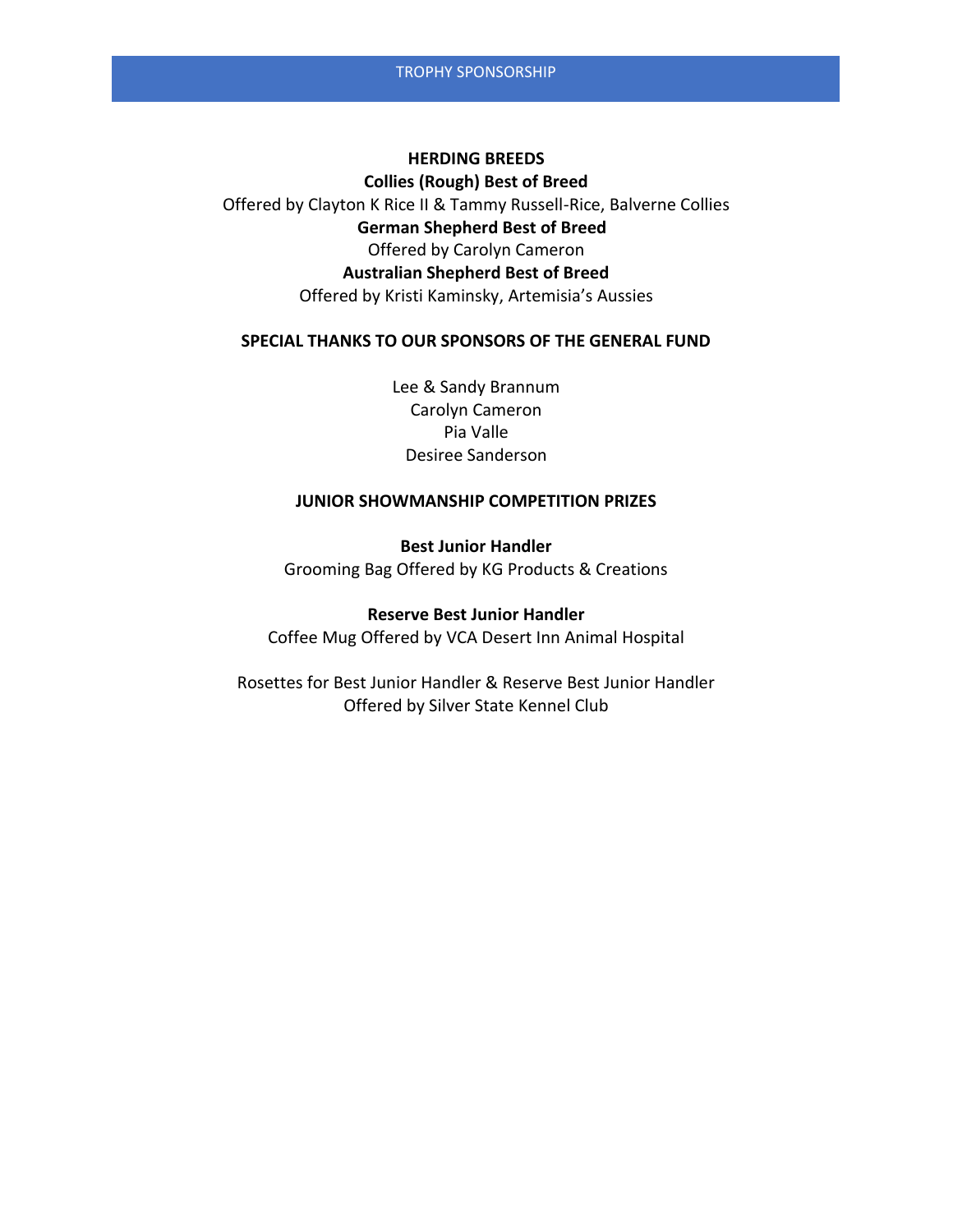# **SUNDAY BEST IN SHOW & VARIETY GROUP PRIZES**

## **Best In Show**

Ryobi Fan/Mister Offered by VCA Desert Inn Animal Hospital Rosette Offered by Silver State Kennel Club

## **Reserve Best In Show**

Ryobi Fan Offered by VCA Desert Inn Animal Hospital Rosette Offered by Silver State Kennel Club

**Best Puppy In Show** Rosette Offered by Silver State Kennel Club

**Sporting Group First** Laser Travel Mug Offered by Silver State Kennel Club

**Hound Group First** Laser Travel Mug Offered Barbara Alexander In memory of Bodhi-Portuguese Pedengo

## **Working Group First**

Laser Travel Mug Offered by Silver State Kennel Club

**Terrier Group First** Laser Travel Mug Offered by Silver State Kennel Club

**Toy Group First** Laser Travel Mug Offered by Rylee and Victoria Campbell In Memory of Clyde - Pug

**Non-Sporting Group First** Laser Travel Mug Offered by Silver State Kennel Club

**Herding Group First** Laser Travel Mug Offered by Darlene Cross, Sundance PONS

## **For First, Second, Third & Fourth in Each Regular Group**

Rosette Offered by Silver State Kennel Club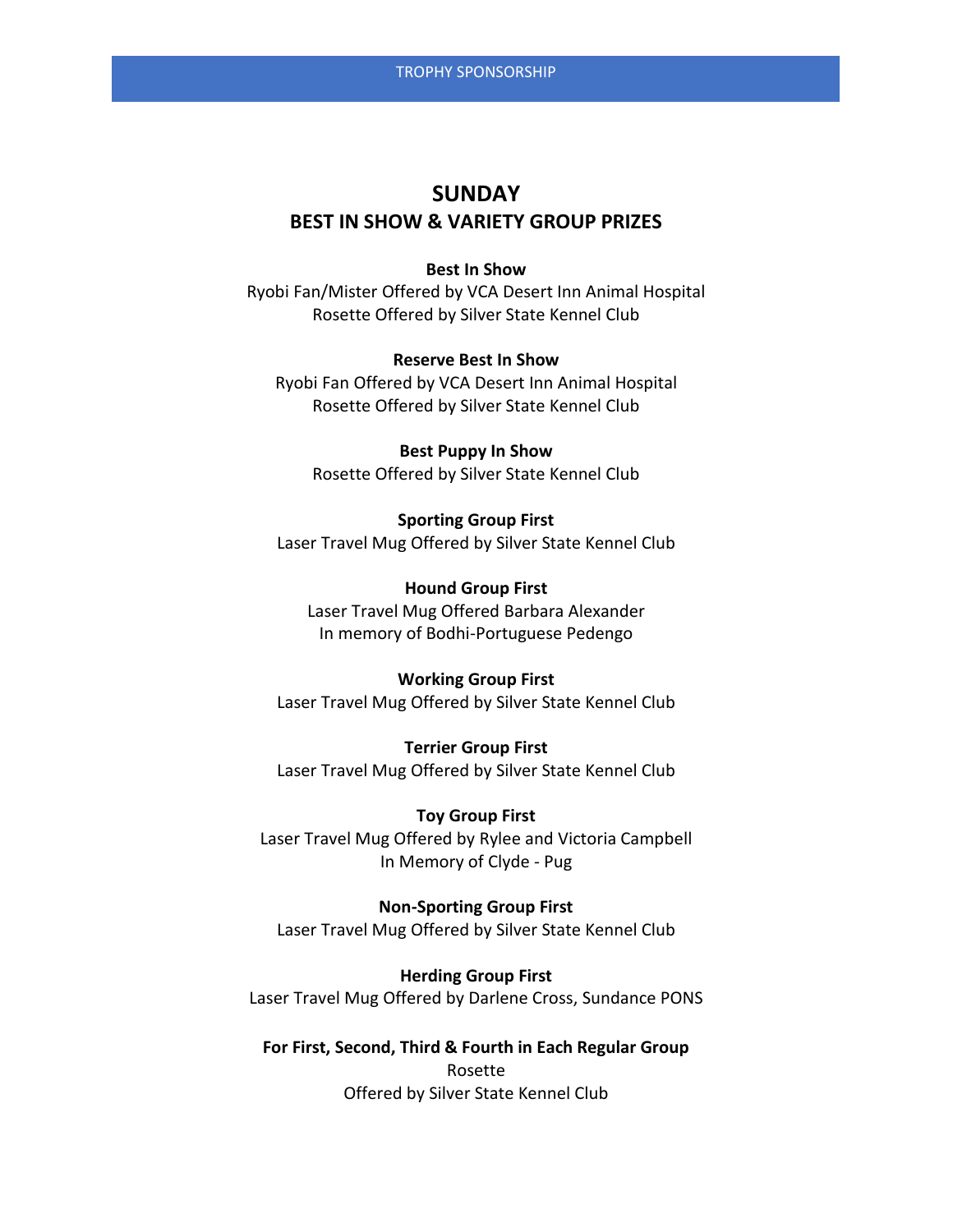# **SUNDAY BEST OF BREED/VARIETY PRIZES Blanket**

#### **HOUND BREEDS**

**Dachshunds (Smooth) Best of Breed**  Offered by Connie Kling & Barry Gambarana In memory of our rescue Miniature Smooth Dachshund "Milo"

**WORKING BREEDS Dogues de Bordeau Best of Breed** Offered by Kendra and Greg Gregory, SinCity Bordeaux **Rottweiler Best of Breed** Offered by Alex Hooper

#### **TERRIER BREEDS**

**Scottish Terriers Best of Breed** Offered by Connie Kling & Barry Gambarana In memory CH XTC Something to Talk About "Murphy **Scottish Terriers Winners Dog** Offered by Connie Kling & Barry Gambarana **West Highland Terrier Best of Breed** Offered by Gary Sackett & David Butterfield In memory of CH Crown Royal's Princess Grace, Rom

**TOY BREEDS Poodles (Toy) Best of Variety** \$15 Offered by the Poodle Club of Las Vegas

## **NON-SPORTING BREEDS**

**French Bulldog Best of Breed** Offered by Lorraine Jacintho **Poodles (Miniature) Best of Variety** \$15 Offered by the Poodle Club of Las Vegas **Poodles (Standard) Best of Variety** \$15 Offered by the Poodle Club of Las Vegas **Poodles (Standard) Winners Dog** Offered by Susie Osburn, Lido Poodles **Poodles (Standard) Winners Bitch** Offered by Susie Osburn, Lido Poodles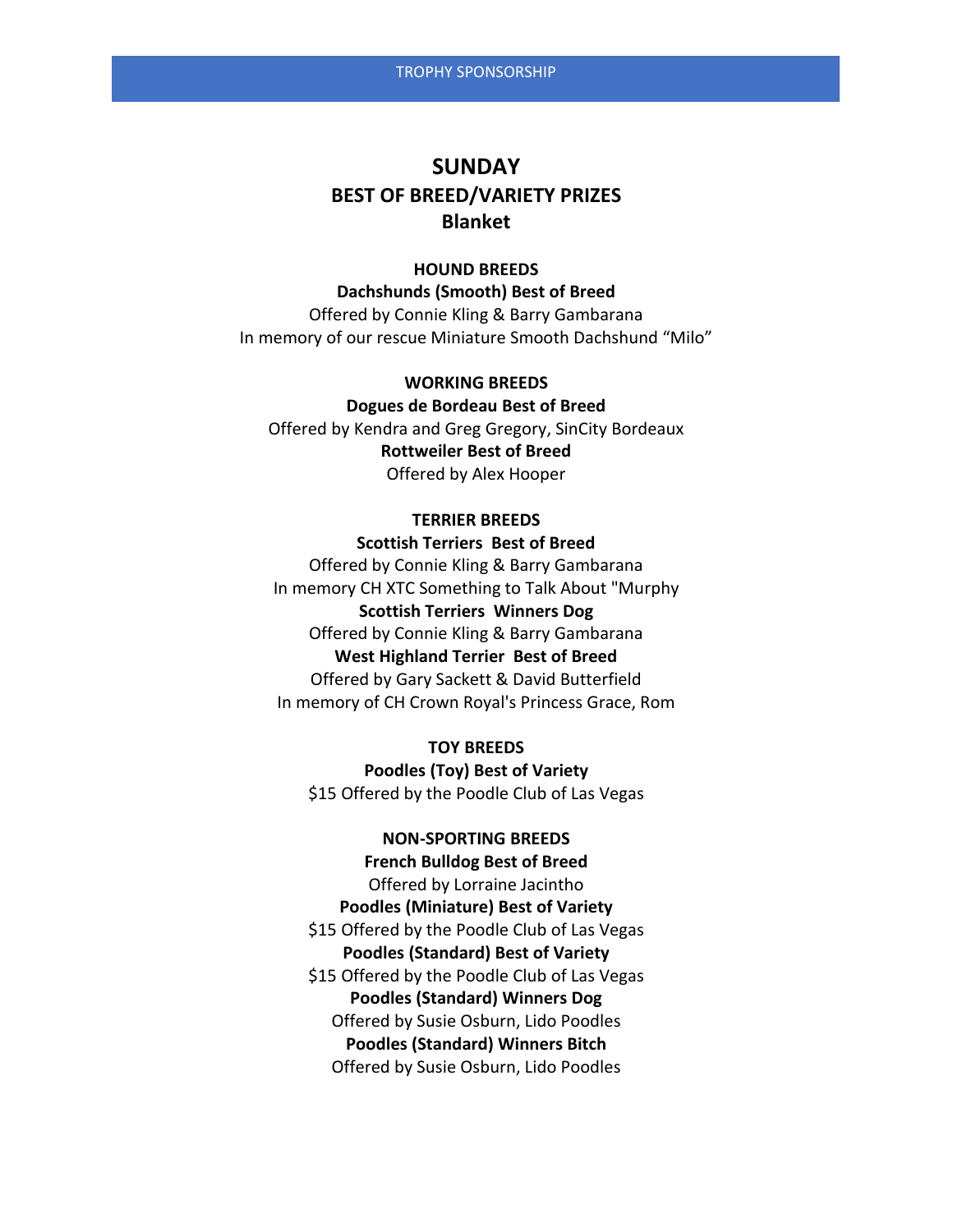# **HERDING BREEDS Collies (Rough) Best of Breed** Offered by Clayton K Rice II & Tammy Russell-Rice, Balverne Collies  **Australian Shepherd Best of Breed** Offered by Kristi Kaminsky, Artemisia's Aussies

## **SPECIAL THANKS TO OUR SPONSORS OF THE GENERAL FUND**

Lee & Sandy Brannum Carolyn Cameron Pia Valle Desiree Sanderson

## **JUNIOR SHOWMANSHIP COMPETITION PRIZES Best Junior Handler**

Laser Travel Mug offered by Leandra Eakins

#### **Reserve Best Junior Handler**

Blanket Offered by VCA Desert Inn Animal Hospital

Rosettes for Best Junior Handler & Reserve Best Junior Handler Offered by Silver State Kennel Club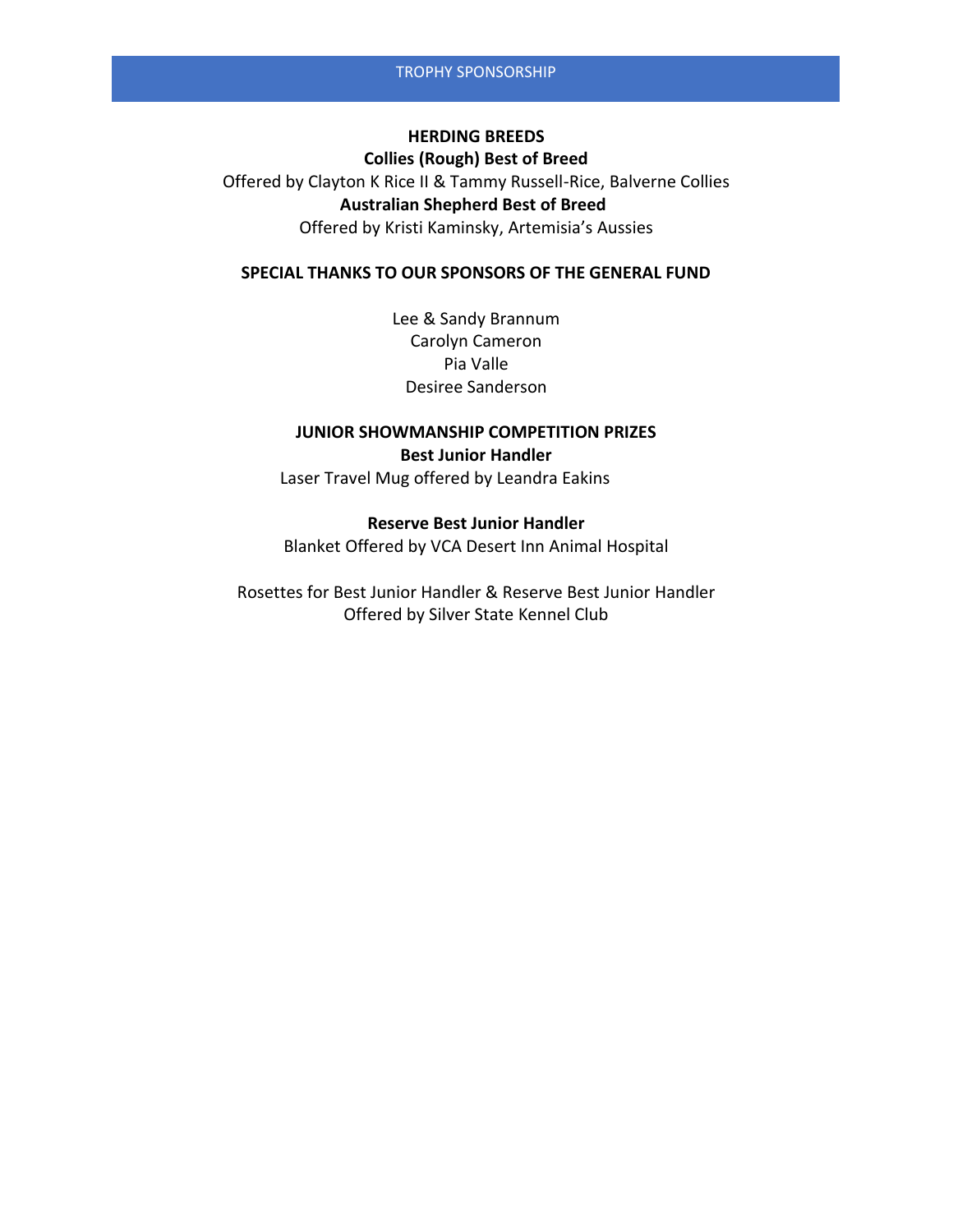# **SATURDAY OBEDIENCE TRIAL PRIZES**

Qualifying score required for all prizes in Titling Classes. A Dark Green Qualifying Ribbon will be awarded to each dog attaining a Qualifying Score.

# **Highest Scoring Dog In Regular Classes**

Tote Bag offered by Silver State Kennel Club Rosette Offered by Silver State Kennel Club

**Highest Combined Score In Open B & Utility B Classes** Rosette Offered by Silver State Kennel Club

# **RALLY TRIAL PRIZES**

Qualifying score required for all prizes in Titling Classes. A Dark Green Qualifying Ribbon will be awarded to each dog attaining a Qualifying Score

> **Highest Scoring Triple Qualifying Score** Rosette Offered by Silver State Kennel Club

**Highest Combined Score in Advanced B & Excellent B Classes** Rosette Offered by Silver State Kennel Club